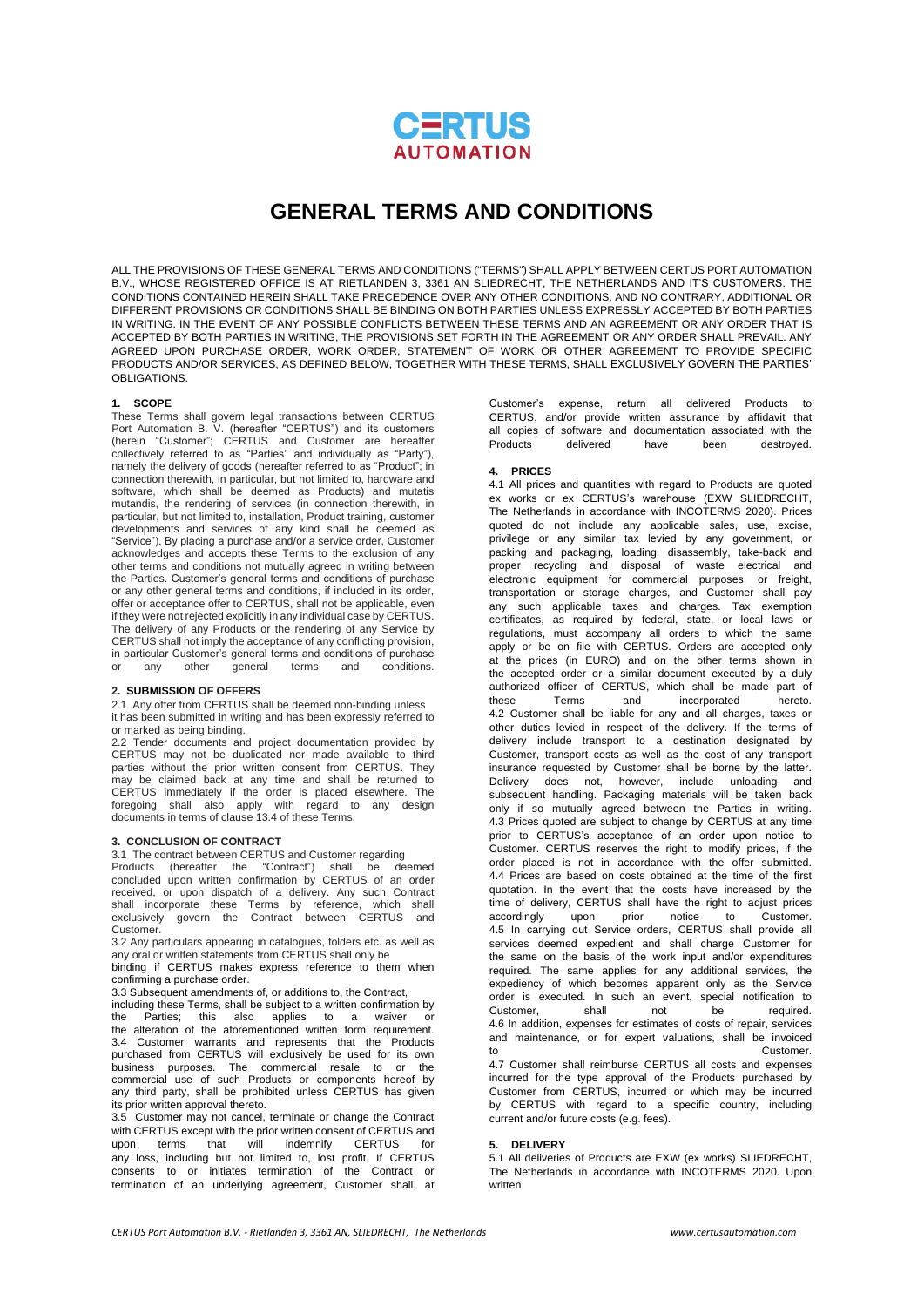request from Customer, all deliveries of Products shall be made via common carrier or some other reasonable means chosen at the sole discretion of CERTUS; all costs arising out of such deliveries shall be borne by Customer. Delivery is conditional on the timely receipt by CERTUS of documents necessary for the completion of such order, any down payment, and Customer maintaining credit satisfactory to CERTUS. Partial or advance deliveries of Products are permissible as detailed in CERTUS's proposal, in the mutually agreed upon project plan associated with the Products, or as otherwise agreed upon in writing by the Parties. CERTUS will not be liable for any delay in performance, or in the delivery or shipment of Products, or for any damages suffered by Customer by reason of such delay. CERTUS may suspend or delay performance or delivery at any time pending receipt of assurances, including full or partial prepayment or payment of any outstanding amounts owed, adequate to CERTUS in its discretion, of Customer's ability to pay. Failure to provide such assurances shall entitle CERTUS to terminate the Contract with Customer with immediate effect, without further liability or obligation to Customer. CERTUS shall be entitled to an underdelivery of hardware or components thereof for up to 10% of the ordered hardware quantity.

5.2 All delivery dates stated by CERTUS are based on approximation. The period allowed for the delivery shall commence at the latest on the following dates: a) the date of order confirmation by CERTUS; b) the date of fulfilment by Customer of all the conditions, technical, commercial and other, for which Customer is responsible; or a contract of the set of the set of the set of the set of the set of the set of the set of the set of the set of the set of the set of the set of the set of the set of the set of the set of the set of the s

c) the date of receipt by CERTUS of a deposit or security due before the delivery of the Products in question. 5.3 Customer shall obtain whatever licenses or approvals may be required from authorities or third parties for the construction of plant and equipment used in conjunction with the Products. If the granting of such licenses or approvals is delayed for any reason, the delivery period shall be extended accordingly. In the case that CERTUS does not hold a type approval for the Products as required by applicable law in the designated country (e.g. Customer's premises), the delivery period shall be extended accordingly until such type approval has been granted. CERTUS shall not be liable for any delay in the delivery of the Products depending on customs clearance at the agreed final destination. the agreed final destination. 5.4 Subject to previous written consent of Customer, CERTUS shall be entitled to early delivery. If delivery on call is agreed upon, the Products shall be deemed called off, at the latest, one (1) year after the order was placed. 5.5 In the case of unforeseeable circumstances or circumstances beyond the Parties control, such as all cases of force majeure, which impede compliance with the agreed period of delivery, the latter shall be extended in any case for the duration of such circumstances; these include, in particular, armed conflicts, official interventions and prohibitions, delays in transport or customs clearance, damages in transit, energy shortage and raw materials scarcity, labor disputes, and default on performance by a major component supplier who is difficult to replace. The aforesaid circumstances shall be deemed to prevail irrespective of whether they affect CERTUS or its subcontractors and/or sub-suppliers. 5.6 If a contractual penalty for default of delivery was agreed upon by the Parties when the Contract was concluded, it shall be executed as follows, and any deviations concerning individual items shall not affect the remaining provisions: Where delay in performance can be shown to have occurred solely through the fault of CERTUS, Customer may claim for each completed week of delay an indemnity of a maximum of 0.5 %, but in total of no more than five (5) % of the value of that part of the Products to be delivered which cannot be used on account of CERTUS's failure to deliver an essential part thereof, provided Customer has suffered damage to the aforesaid extent. In any case, a written reminder shall be required from Customer. Assertion of rights of damages<br>exceeding this extent shall be precluded.  $this$  extent shall be 5.7 CERTUS shall be entitled to deliver early if Customer has requested a preferred delivery date and such date is prior to the confirmed delivery date; in such a case CERTUS may not deliver earlier than the requested delivery date. 5.8 Customer shall be obligated to provide CERTUS with all

documents required (e.g. import certification) for the import of the Products into the country designated by the Contract, if applicable, so that the Products will reach the specified destination by the agreed delivery date, or, in the absence thereof, within the standard delivery period. Any delay in providing CERTUS with the previously mentioned documents caused by Customer, shall extend the agreed delivery period accordingly. 5.9 If Customer is in default with any documentary evidence as set forth in this clause 5, or its obligation to cooperate as stated therein, Customer shall be liable and reimburse CERTUS for any and all consequential costs incurred, for instance, a subsequent collection of VAT/sales tax, as well as<br>any other loss occurred. any other loss occurred 5.10 CERTUS shall be entitled to organize any delivery at its sole discretion, whenever appropriate. All costs resulting therefrom shall be borne by Customer.

## **6. PASSAGE OF RISK AND PLACE OF PERFORMANCE**

6.1 The delivery of the Products are sold DAP SLIEDRECHT (The Netherlands) in accordance with INCOTERMS 2020. Notwithstanding the foregoing, risk in any Product, which is supplied by CERTUS to Customer, shall pass to Customer when the Product is handed over to the carrier, or usage of the Product by Customer, whatever occurs first. This shall also apply if the costs for delivery, including other costs, are borne by **CERTUS** 

6.2 For any Service, the place of performance shall be the place indicated in the written order confirmation, secondary to that at which the Service is actually rendered by CERTUS. The risk in respect of such Service or any part thereof, shall pass to Customer at the time the Service has been rendered. 6.3 Notwithstanding clause 6.1, if the delivery is delayed at the request of Customer or where Customer is in default of acceptance, the risk in any Product shall pass to Customer upon the notification of the readiness for dispatch. Storage of the Products shall be performed in the name of Customer and any costs associated herewith shall be borne by Customer. 6.4 The Products shall be insured against transport damages by CERTUS only if so requested by Customer in writing and any  $costs$  associated herewith are borne by

# **7. PAYMENT TERMS**

7.1 Customer agrees to make full payment for any Product and/or Service on the following milestones: (i) one third (⅓) of the purchase price at the time Customer receives the order confirmation from CERTUS, (ii) another one third (⅓) upon the handover of the Products to the carrier, (iii) and the final one third (⅓) upon receipt or use of the Products, whatever occurs first. Irrespective thereof, the value added tax (VAT) or sales tax comprised in the amount of the invoice, shall be paid within thirty (30) days of the date of CERTUS's invoice. If bankruptcy proceedings are instituted against the assets of Customer or if an application for bankruptcy proceedings is not granted for insufficiency of assets, deliveries shall only be<br>made against cash in advance. made against cash in advance. 7.2 Customer agrees to make full payment of invoices on the basis of the payment milestones set forth in clause 7.1 within thirty (30) days of the date of CERTUS's invoice. Should Customer's financial condition become unsatisfactory to CERTUS or should CERTUS believe there are other grounds for insecurity, CERTUS reserves the right to require security that is satisfactory to CERTUS or take other measures in its reasonable business judgment. In addition to other available remedies, a late payment service charge equal to 1.5% per month, or the maximum charge allowed by applicable law, whichever is lower, shall be assessed on all amounts not paid when due. 7.3 In any case of part settlements, the individual part payments shall fall due upon receipt of the respective invoice. The same shall apply to amounts invoiced for additional deliveries or resulting from additional agreements beyond the scope of the original Contract, irrespective of the terms of payment agreed upon for the principal delivery. 7.4 Payment shall be made without any discount, cost-free, to CERTUS's domicile in the agreed currency. Drafts and checks shall be accepted on account of payment only, with all interest, fees and charges in connection therewith (such as collection and discounting charges) to be borne by Customer. All payments shall be made in US dollars (\$).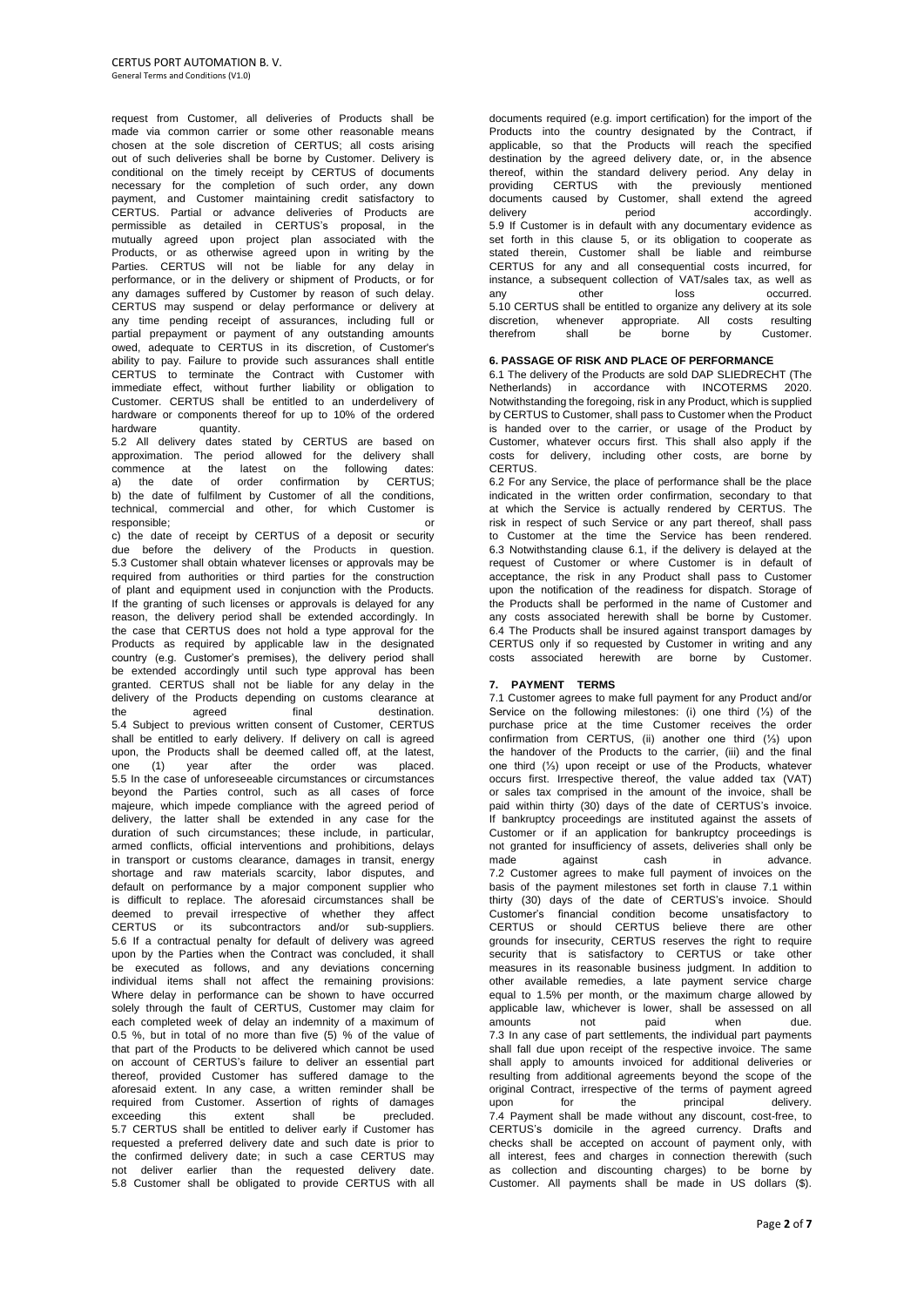7.5 Customer shall not be entitled to withhold or offset any payment on the grounds of any warranty claim or other counterclaim, unless such claim or other counterclaim is undisputed or has been established by a competent court of law.

7.6 Payment shall be deemed to have been effective on the date at which the amount in question is at CERTUS's disposal. 7.7 In the event of: (i) Customer's failure to pay for any invoiced Products or Service when due, (ii) Customer fails to meet the terms of payment, (iii) Customer's account becomes otherwise delinquent, (iv) Customer's bankruptcy or insolvency, (v) Customer's breach of the Contract with CERTUS, CERTUS may, at its option: (a) terminate the Contract or any or all existing agreements in conjunction therewith; (b) refuse to ship or deliver Products or provide Services under the Contract; and/ or (c) avail itself of any other and further remedies available to it at law or in equity. Customer agrees to pay all cost of collection, including<br>attorney's fees, incurred by CERTUS. attorney's fees, incurred by 7.8 Discounts or bonuses are subject Customer's complete payment in in due time. 7.9 CERTUS retains title to all Products delivered by it until receipt of all amounts invoiced, including interests and charges.

7.10 The Parties allow the use of electronic invoicing or PDF invoices.

# **8. LIMITED WARRANTY/ DISCLAIMER/ LIMITATION OF LIABILITY**

8.1 Once Customer has complied with the agreed terms of payment, CERTUS warrants, subject to the conditions hereunder, that at the time of delivery of the Products to Customer or usage of the Products, whatever occurs first, they will conform to CERTUS's applicable specifications. Each Product shall be deemed accepted after a period of fourteen (14) days following receipt of the respective Product (defined as "Acceptance"). As Customer's exclusive remedy, CERTUS will use its best efforts to either repair, replace, or refund the purchase price for any Product found by CERTUS to have been materially nonconforming at the time of receipt if Customer, promptly (however not later than ten (10) days after Customer's discovery of the non-conformity) sets forth in writing to CERTUS information describing in reasonable detail the alleged defect in the Product, including the Product description, invoice number, shipment date, and such allegedly non-conforming Product is returned and received by CERTUS, in accordance with CERTUS's *Hardware Return and Repair Policy* as specified in clause 8.12, and within the warranty period pursuant to clause 8.2. Samples, descriptions, representations, and other information concerning Products contained in CERTUS catalogues, advertisements, or other promotional materials or statements or representations made by CERTUS's employees or sales representatives are for general informational purposes only and are not binding upon CERTUS. No employee or sales representative of CERTUS shall have any authority whatsoever to establish, expand or otherwise modify CERTUS's warranty. This limited warranty does not cover normal maintenance or items consumed during normal operation, nor normal wear and tear, misuse, abuse, unauthorized repair or alteration, lack of proper maintenance or damage caused by natural causes such as fire, storm, or flood. CERTUS shall not be liable for transportation, labor or other charges for adjustments, repairs, replacements of parts, installation, or other work, which may be done upon or in connection with the Products sold. This warranty shall not be deemed to have failed of its essential purpose so long as CERTUS is willing and able to repair, replace or refund the purchase price on any defective Products in the manner specified. No allowance will be made for repairs made by Customer.

8.2 Unless special warranty periods operate for individual items, the warranty period shall be twelve (12) months. The warranty period for software shall be ninety (90) days. These conditions shall also apply to any goods supplied, or services rendered in respect of Products supplied, that are firmly attached to buildings or the ground. The warranty period begins at the point of passage of risk pursuant to clause 6 of these Terms.

8.3 The warranty, as set forth in clause 8.1, is subject to the following conditions:

a) the warranty is only valid within the country where the Products are purchased;

b) the Products must be correctly installed and operated in accordance to the documentation and instructions given in the user manuals and during the operational and administrative training sessions for the Products, if applicable;

c) the warranty only covers the main unit of the Product, and does not cover any accessories (e.g. batteries);

d) the warranty does not cover the damage caused by normal wear and tear, misuse, negligence, accident and natural disaster;

e) the warranty will be rendered invalid if the Products are resold or have been damaged by modifications/repairs by any parties other than CERTUS. CERTUS disclaims any liability for incidental or consequential damages; f) Customer must consult CERTUS's Support Desk before returning any Product or component hereof, or requesting replacement and/ or repair. CERTUS is not responsible for any unexpected returns of the Products or components hereof; and

g) Customer and CERTUS must have signed a valid Service Level Agreement(SLA).

8.4 For improved or exchanged parts, the warranty period shall be three (3) months commencing at the point of passage of risk pursuant to clause 6.

8.5 If the delivery and/or the performance of Services is delayed for reasons outside of CERTUS's control, the warranty period shall begin two (2) weeks after CERTUS is ready to deliver and/or perform Services.

8.6 The foregoing warranty obligations are conditional upon Customer giving notice to CERTUS in writing pursuant to clause 8.1, of any defect that has occurred. In cases of doubt, Customer shall prove, within a reasonable period, the presence of a defect, in particular, Customer shall make available to CERTUS, within a reasonable period, all material and data in Customer's possession.

8.7 Any expenses incurred in connection with rectifying defects (e.g. expenses for assembly and disassembly, transport, waste disposal, travel and site-to-quarters time) shall be borne by Customer. For warranty work on Customer's premises, Customer shall make available any assistance, hoisting gear, scaffolding and sundry supplies and incidentals that may be required, free of charge. Replaced parts of any Product shall become the property of CERTUS. 8.8 If any Product or component thereof is manufactured by CERTUS on the basis of design data, design drawings, models or other specifications supplied by Customer, CERTUS's warranty shall be restricted to non-compliance with Customers specifications.

8.9 CERTUS's warranty obligation shall not extend to any defects due to assembly and installation work not undertaken by CERTUS, inadequate equipment, or due to noncompliance with<br>installation requirements and operating installation requirements and operating conditions, overloading of parts in excess of the design values stipulated by CERTUS, negligent or faulty handling or the use of inappropriate materials, improper use, nor for defects attributable to material supplied by Customer. Nor shall CERTUS be liable for damage due to acts of third parties, atmospheric discharges, excess voltage and chemical influences. CERTUS's warranty does not cover the replacement of parts subject to natural wear and tear. CERTUS accepts no warranty for the sale of used Product. 8.10 The warranty shall lapse immediately if, without written consent from CERTUS, Customer or a third party not expressly authorized, undertakes modifications and/or repairs on any Product or components thereof delivered. 8.11 In case of any warranty claim, Customer may withhold payments only to a reasonable extent in relation to the defect. Notwithstanding the foregoing, the right to withhold payments shall be excluded if such warranty claim is disputed or is subject to the statute of limitations. If the warranty claim is incorrect, CERTUS shall be entitled to demand reimbursement of all expenses incurred therewith from Customer.

8.12 In respect of any warranty claim under these Terms, Customer must adhere to CERTUS's Hardware Return and Repair Policy "RETURN (RMA) PROCEDURE", which shall be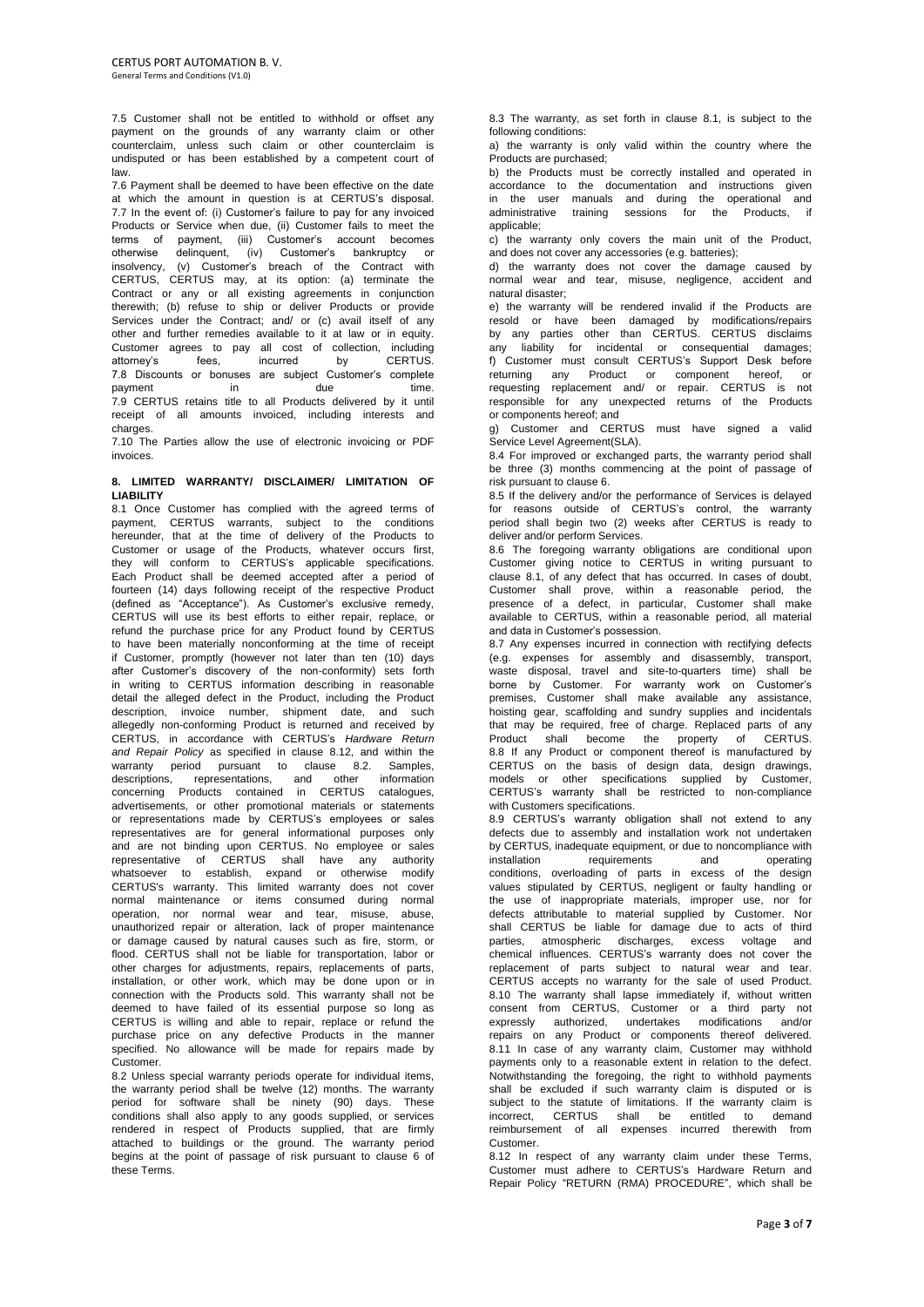incorporated into these Terms by reference. CERTUS reserves the<br>
right to change the "Hardware Return right to change the "*Hardware Return and Repair Policy*" from time to time. 8.13 EXCEPT AS HEREIN PROVIDED, CERTUS SHALL NOT BE LIABLE TO CUSTOMER IN ANY MANNER WITH RESPECT TO THE PRODUCTS OR SERVICES. THE ABOVE ARE LIMITED WARRANTIES AND THEY ARE THE ONLY WARRANTIES MADE BY CERTUS WITH RESPECT TO THE PRODUCTS AND SERVICES, EXCEPT THAT CERTUS AGREES TO PASS THROUGH ANY WARRANTIES EXTENDED FOR THIRD PARTY PRODUCTS INCORPORATED INTO THE PRODUCTS, IF ANY. CERTUS MAKES AND CUSTOMER RECEIVES NO OTHER WARRANTY WITH RESPECT TO THE PRODUCTS AND SERVICES, EXPRESS OR IMPLIED TO THE PRODUCTS AND CERTUS<br>SERVICES, EXPRESS OR IMPLIED AND CERTUS DISCLAIMS ALL WARRANTIES OF MERCHANTABILITY AND FITNESS FOR A PARTICULAR PURPOSE. NO WARRANTY IS MADE REGARDING THE RESULTS OBTAINED BY THE USE OF THE PRODUCTS AND SERVICES, THAT ALL ERRORS IN THE PRODUCTS WILL BE CORRECTED, OR THAT THE PRODUCTS' FUNCTIONALITY WILL MEET CUSTOMER'S REQUIREMENTS. IN NO EVENT WILL CERTUS BE LIABLE WITH RESPECT TO ITS OBLIGATIONS UNDER THESE TERMS FOR LOST PROFITS, LOST DATA, BUSINESS INTERRUPTION OR FOR ANY SPECIAL, INCIDENTAL, CONSEQUENTIAL, PUNITIVE, EXEMPLARY, OR INCIDENTAL DAMAGES EVEN IF IT HAS BEEN ADVISED OF THE POSSIBILITY OF SUCH DAMAGES. THE STATED EXPRESS WARRANTY IS IN LIEU OF ALL LIABILITIES OR OBLIGATIONS OF CERTUS FOR DAMAGES ARISING OUT OF OR IN CONNECTION WITH THE DELIVERY, USE, OR PERFORMANCE OF THE PRODUCTS AND SERVICES. IN NO EVENT WILL CERTUS HAVE ANY LIABILITY WHATSOEVER UNDER THESE TERMS TO END USERS OR ANY OTHER THIRD PARTIES OR FOR ANY LOSSES CAUSED BY THIRD PARTIES. THE LIMITATION OF LIABILITIES IN THIS CLAUSE SHALL NOT OPERATE TO EXCLUDE OR TO LIMIT CERTUS'S LIABILITY FOR DEATH OR PERSONAL INJURY CAUSED BY ITS NEGLIGENCE OR THE NEGLIGENCE, GROSS NEGLIGENCE, FRAUD OR WILLFUL MISCONDUCT OF ITS EMPLOYEES OR AGENTS OR FOR FRAUD. NO ACTION OR PROCEEDINGS UNDER THESE TERMS, REGARDLESS OF FORM, MAY BE COMMENCED BY CUSTOMER MORE THAN ONE (1) YEAR AFTER THE CAUSE OF ACTION ACCRUES. CUSTOMER ASSUMES ALL RESPONSIBILITIES AND OBLIGATIONS WITH RESPECT TO ANY DECISIONS MADE OR ADVICE GIVEN AS A RESULT OF THE USE OF THE PRODUCTS, AND FOR THE SELECTION OF THE PRODUCTS TO ACHIEVE CUSTOMER'S INTENDED RESULTS. CUSTOMER AGREES THAT CERTUS'S LIABILITY IN CONNECTION WITH THE PRODUCTS, WHETHER ARISING IN CONTRACT, NEGLIGENCE, STRICT LIABILITY IN TORT OR WARRANTY OR ANY OTHER LEGAL THEORY SHALL NOT EXCEED THE AMOUNT PAID BY CUSTOMER TO CERTUS FOR THE NON-CONFORMING PRODUCT. CERTUS IS NOT AN INSURER WITH REGARD TO THE PERFORMANCE OF THE PRODUCTS. THE LIMITATIONS OF WARRANTIES, LIABILITIES AND REMEDIES ARE A REFLECTION OF THE RISKS ASSUMED BY THE PARTIES IN ORDER TO OBTAIN THE PRODUCTS AT THE SPECIFIED PRICE. CUSTOMER AGREES TO ASSUME THE RISK FOR: (I) ALL LIABILITIES DISCLAIMED BY CERTUS CONTAINED HEREIN AND (II) ALL ALLEGED DAMAGES IN EXCESS OF THE AMOUNT OF THE REMEDY PROVIDED HEREUNDER. THE ESSENTIAL PURPOSE OF THE LIMITED REMEDY PROVIDED TO CUSTOMER HEREUNDER IS TO ALLOCATE THE RISKS AS PROVIDED ABOVE. 8.14 If contractual penalties are agreed upon, CERTUS shall not be liable for any claim over and above the same arising from the corresponding titles.

**9. SELECTION; APPLICATION; INFRINGEMENT** 9.1 Customer shall be solely responsible for proper selection, application, and use of Products, as well as the incorporation/integration of Products into other equipment or systems. Customer shall indemnify and hold CERTUS harmless from and against any and all damages, liabilities, claims, or expenses (including reasonable attorneys' fees) arising out of or relating to (i) improper selection, application, installation, use or incorporation/integration of Products; (ii) infringement of any patent, trademark, copyright or other third party interest arising out of CERTUS's compliance with any of Customer's designs, specifications, or instructions; or (iii) violation of any applicable laws or regulations, including but not limited to, US Export Controls laws. If CERTUS requests, Customer shall defend CERTUS, at its expense, in any such suit brought against CERTUS. CERTUS shall indemnify and hold Customer harmless against any and all damages, costs, judgments, settlements, penalties, reasonable attorneys' fees or other costs or expenses paid or incurred in connection with claims by any party arising from (i) a claim that Customer's authorized use of the Products infringe the patent or other intellectual property right of a third party. Notwithstanding the above, CERTUS' obligations under this clause 9 shall not apply if and to the extent the claim arises from any of or relates to Customer's intellectual property rights, or any related breach by Customer of any provision under these Terms or any underlying agreement hereunder.

# **10. CUSTOMER'S OBLIGATIONS**

10.1 Without derogation from any other obligation Customer may have under these Terms, in connection with the Contract or at law, Customer shall:

a) reasonably cooperate with CERTUS in all matters relating to the Products purchased from CERTUS, including any services in conjunction therewith performed by CERTUS and appoint a single point of contact having an authority to represent Customer in matters related to the Contract;

b) provide, for CERTUS, its agents, subcontractors, consultants and employees, in a timely manner and at no charge, access to Customer's premises, office accommodation, data and other facilities as required by CERTUS or any of them for the purposes of fulfilling<br>CERTUS's obligations under the Contract. The CERTUS's obligations under the Contract. foregoing applies only if it is part of the scope, requested in a timely manner and by using agreed communication means, if any;

c) provide, in a timely manner, such input material or information that CERTUS needs and other information as CERTUS may require, and ensure that it is accurate in all material respects;

d) be responsible (at its own cost) for preparing and maintaining the relevant premises as per all applicable laws, before and during the supply of any Service by CERTUS or its assignee at those premises; e) inform CERTUS and its assignee of all health and safety rules and regulations and any other reasonable security requirements that apply at Customer's premises; f) ensure that all relevant Customer equipment that CERTUS or its assignee may need to use in fulfilling its obligations under the Contract is in good working order and suitable for the purposes for which it is to be used and conforms to all relevant health and safety standards and requirements;

g) obtain and maintain all necessary licenses and consents and comply with all applicable legislation in relation to any Services performed by CERTUS or its assignee in all cases before the date on which such Services are to start;

h) keep and maintain CERTUS's or its assignee's equipment (if any) in accordance with CERTUS's or its assignee's reasonable instructions provided such instructions are supplied prior use of and as notified by CERTUS from time to time and shall not dispose of or use CERTUS's or its assignee's equipment other than in accordance with CERTUS's or its assignee's written instructions or authorization.

#### **11. TERMINATION**

11.1 Notwithstanding any other rights given under these Terms. Customer may terminate the Contract only in the event of a delay caused by gross negligence on the part of CERTUS and only after a reasonable period of grace has elapsed. Any termination shall be made in writing, by registered mail. 11.2 Irrespective of its other rights, CERTUS may terminate the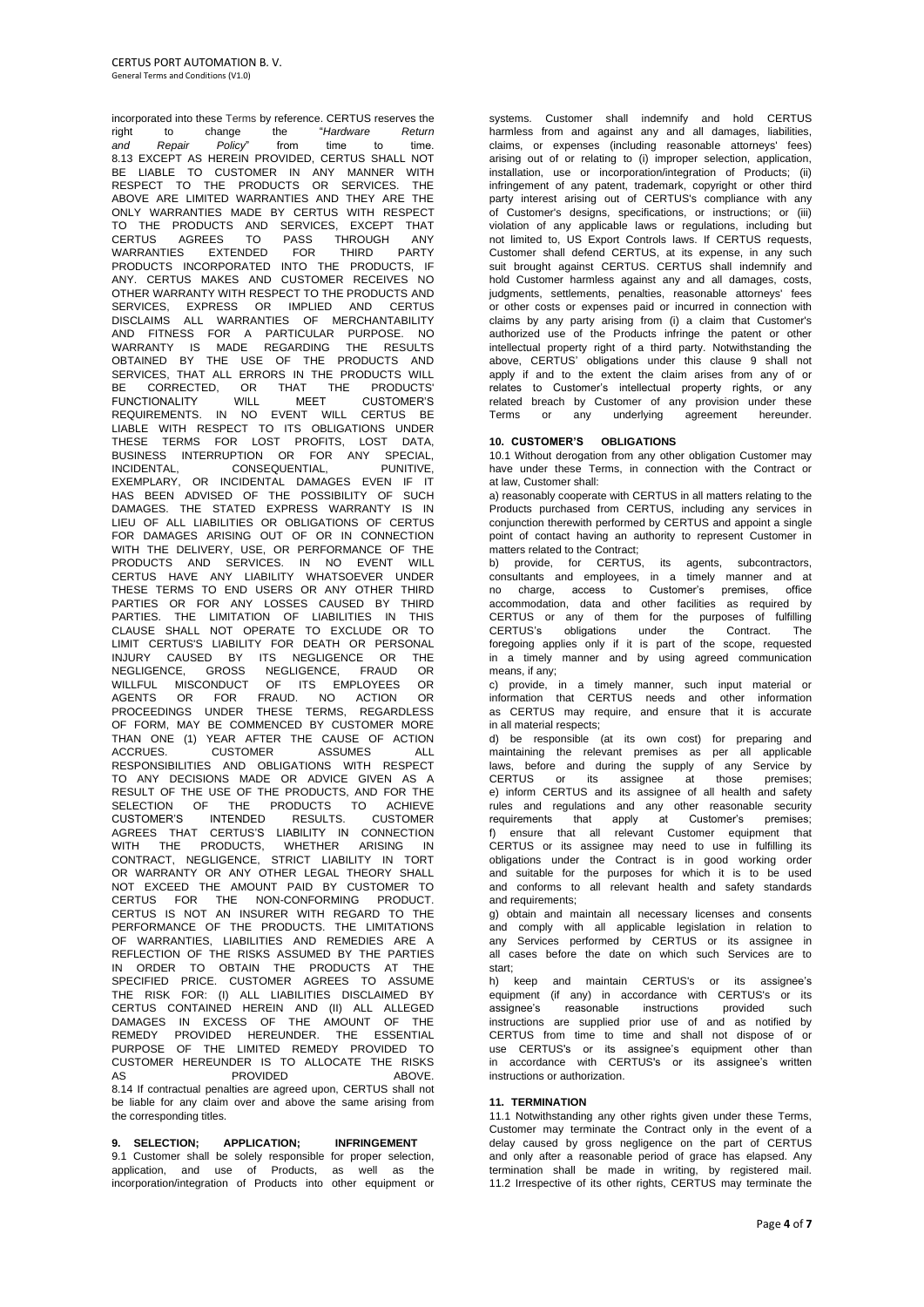# Contract

a) if the execution of the delivery of a Product or the inception or continuation of Services to be rendered under the Contract is made impossible for reasons within the responsibility of Customer and if the delay is extended beyond a reasonable period of grace allowed; b) if Customer is in breach of these Terms and does not cure such breach within ten (10) days after receiving written notice of such a breach;<br>c) if Customer becomes insolvent or undergoes written notice or such a breach;<br>c) if Customer becomes insolvent or undergoes receivership, bankruptcy or settlement of debt proceedings, or winds up or ceases to do business; d) if doubts have arisen as to Customer's creditworthiness and if same fails, to make an advance payment upon CERTUS's request, or to provide adequate security prior to to delivery; e) if, for reasons mentioned in clause 5.4, the period allowed for delivery is extended by more than half of the period originally agreed or by at least six (6) months; or f) if Customer does not or does not properly meet the obligations imposed as per clause 13 of these Terms. 11.3 For reasons stated in clause 11.2, termination of the Contract shall also be possible in respect of any outstanding part of the delivery or Service contracted for.

11.4 If bankruptcy proceedings are instituted against Customer or an application for bankruptcy proceedings is not granted for insufficiency of assets, CERTUS may terminate the Contract with immediate effect. In such case, the termination of the Contract shall take effect immediately upon the decision that the business will not be continued. If the business will be continued, termination of the Contract shall not take effect until six (6) months after the institution of bankruptcy proceedings or after an application for bankruptcy proceedings has not been granted for insufficiency of assets. In any case, the Contract shall be terminated immediately unless the bankruptcy law to which Customer is subject conflicts with this, or if termination of the Contract is necessary to prevent significant damages to CERTUS. 11.5 Without prejudice to CERTUS's claim for damages, including expenses arising prior to a lawsuit, upon termination of the Contract any open accounts in respect of deliveries made or Services rendered, in whole or in part shall be settled according to Contract. This provision also covers deliveries and/or Services not yet accepted by Customer, as well as any preparatory acts performed by CERTUS. CERTUS shall, however, alternatively have the option to require the restitution of the Products already delivered. 11.6 Upon any termination of the Contract, (i) all licenses granted to Customer hereunder will expire; and (ii) each Party will promptly return to the other Party (or destroy, and upon request, provide a certificate of destruction signed by a company officer) all Confidential Information of the other Party in such Party's possession. Clauses 5.4, 6.2, 6.3, 7, 8.3, 9, 10, 11, 12, 13, 14, and 15 and any payment obligations of Customer incurred prior to termination or expiration of the Contract will survive such termination or expiration. 11.7 Termination of the Contract shall have no consequences other than those stipulated within these Terms.

#### **12. FORCE MAJEURE**

12.1 Neither Party shall be liable to the other Party for failure to fulfil its obligations when prevented from doing so due to the occurrence of Force Majeure, as hereunder defined, which has been notified in accordance with this clause 12. 12.2 For the purpose of the Contract between CERTUS and Customer, Force Majeure shall mean an external occurrence affecting the rights and obligations of a Party and beyond the control of and not due to the fault, omission or negligence of the Party affected and which said Party could not have foreseen or provided against by exercising due diligence and/or by applying reasonable additional resources and provided these criteria are fulfilled, comprising any of the following events: a) Riot, war invasion, act of foreign enemies, hostilities (whether war is declared or not), acts of terrorism, piracy, civil war, rebellion, revolution, insurrection of military or usurped power; b) Ionising radiations or contamination by radioactivity from

any nuclear fuel or from any nuclear waste from combustion of nuclear fuel or radioactive toxic, explosive or other hazardous properties of any explosive nuclear<br>assembly or nuclear component thereof: component c) Epidemics;

d) Earthquake, flood, fire, explosion and/or other natural physical disaster but excluding other weather conditions<br>as such, regardless of severity: as such, regardless of e) Maritime or aviation disasters; or f) Any government requisition, control or intervention, requirement or or interference. 12.3 If either Party is prevented from meeting its obligations due to an event of Force Majeure, relief shall only be given if that Party:

a) gives written notice to the other Party as soon as reasonably practicable after the commencement of the event or circumstances giving rise to the claim confirming its intention to claim relief under this clause 12 describing the circumstances and nature of the event of Force Majeure and the steps taken or to be taken by the affected party to overcome or reduce the event of Force Majeure and its effects, including an estimate of the time required to remedy the event of Force Majeure; and

b) takes all reasonable steps to overcome or mitigate the impact of the Force Majeure event as soon as possible. 12.4 If a Party cannot fulfill its obligations in accordance with the terms of the Contract by reason of an event of Force Majeure of a continuous duration of 90 days, the other Party may terminate the Contract and/or any affected order made under the Contract and neither Party shall have any further claim against the other, except to the extent that actual delivery has been made hereunder, where Customer shall pay CERTUS a fair value of the delivered Products and/or Services in accordance with the Contract and as agreed between the Parties or, failing agreement, as determined pursuant to clause 18 (Jurisdiction and governing law/Waiver of Jury Trial).

**13. INTELLECTUAL PROPERTY RIGHTS AND COPYRIGHTS** 13.1 Any software embedded into the Products supplied by CERTUS to Customer under these Terms is licensed to Customer, not sold, and consists of a transfer of technical and/or commercial know-how via documentation, consulting, and/or through configuration of Customer's system. Any Products supplied from CERTUS to Customer are only for internal use by Customer, and may not be modified (including the removal of CERTUS's copyright notices, trademarks, logos and the like), enhanced, or transferred to the benefit of a third party (including Customer's affiliates and parent company) without the prior written consent of CERTUS. 13.2 The Products supplied from CERTUS to Customer under these Terms may include third party hardware. Third party hardware means any hardware that is not proprietary to CERTUS and was purchased from a hardware vendor by CERTUS. All such third party hardware is subject to the hardware vendor's hardware warranty 13.3 Customer shall indemnify CERTUS and hold CERTUS harmless for any claim regarding the infringement of intellectual and industrial property rights, if CERTUS has manufactured a Product pursuant to any design data, design drawings, models or other specifications made available to CERTUS by by Customer. 13.4 Design documents such as plans and drawings and other technical specifications, as well as samples, catalogues, prospectuses, pictures, proposals, tender documents as well as any project documentation and the like made available to Customer, shall remain the exclusive intellectual property of CERTUS or the respective and are subject to the relevant statutory provisions governing reproduction, imitation, competition etc.

13.5 Customer shall not, except as permitted pursuant to applicable law not capable of variation by contract, alter, modify, disassemble, decompile, or reverse engineer any Product or software, or components hereof, delivered by CERTUS, so as to discover the underlying design, logic or source code thereto. Customer may not alter or remove from any Product any of CERTUS's proprietary, copyright, trademark, patent or trade secret legend. Further, during the term of the Contract, Customer shall not develop or procure from any source any product or software that will perform the same or similar functions as the Product, including any embedded software sold by CERTUS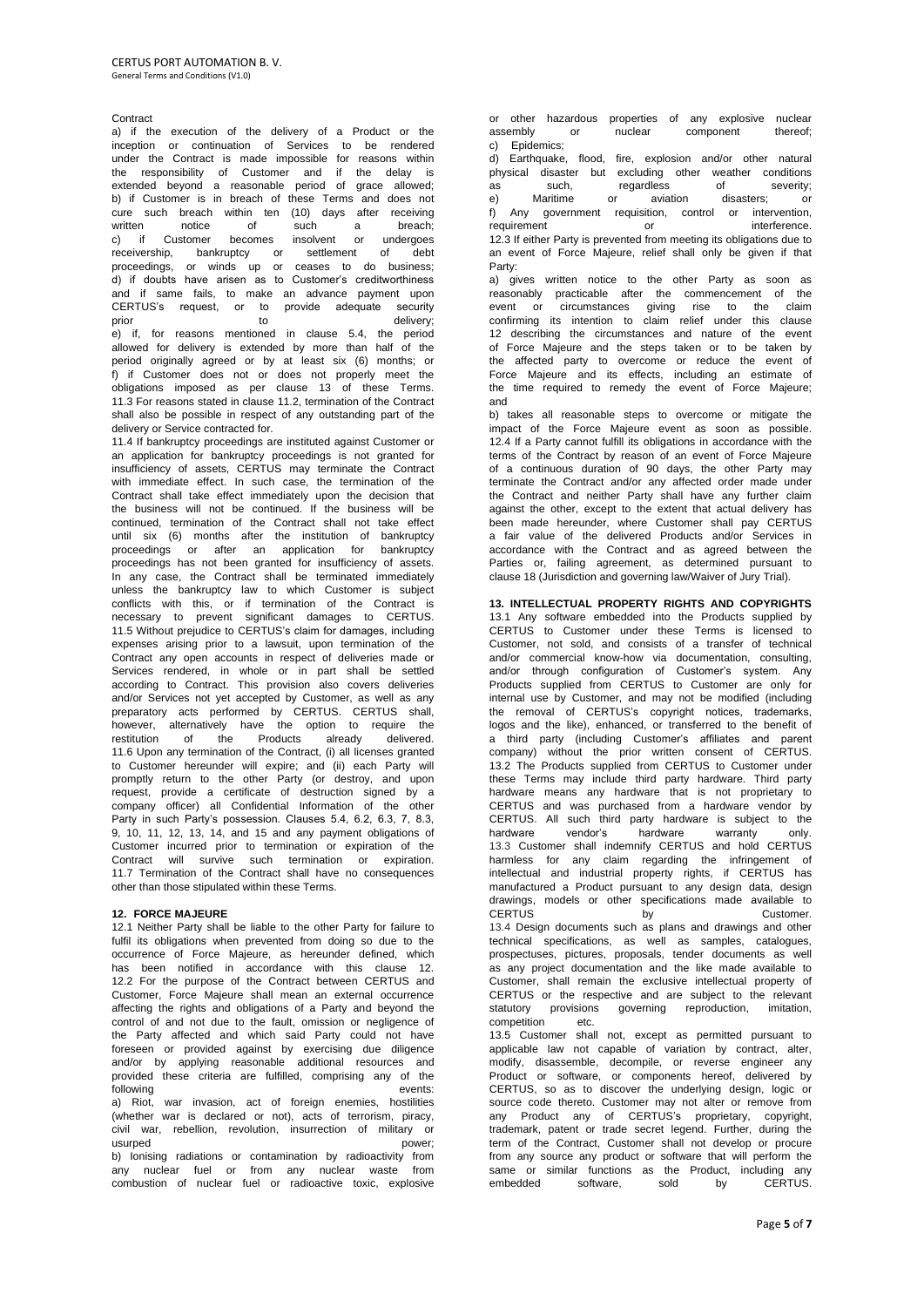13.6 This clause 13 shall apply accordingly to any of CERTUS's affiliates and parent company, which owns any of the intellectual and industrial property rights and/or copyrights mentioned therein.

## **14. COMPLIANCE**

14.1 Customer shall comply with and shall ensure that Customer will at all times comply with all national or international laws, rules, regulations, orders, conventions, or ordinances in force from time to time which are applicable to the delivery of any Product purchased by Customer from CERTUS and/or relate to the provision, licensing, approval or certification of such a Product, including but not limited to, those relating to anticorruption, occupational health and safety, environmental matters, wages, working hours and conditions of employment, discrimination, data protection and privacy. 14.2 The Parties acknowledge the existence of UN Resolutions No. 1267/1999, 1333/2000, 1373/2001, 1390/2002 and 1455/2003 and of EU Council Regulation (EC) No. 2580/2001 and Council Regulation (EC) No. 881/2002, in each case as amended from time to time, regarding restrictive measures against certain persons suspected of terrorist activities (the "Anti-terrorism Regulations"). The Parties affirm that they are not connected to, or involved in any direct or indirect activities of any kind whatsoever with, any natural person, company, group and/or entity listed in any Anti-terrorism Regulations. Both Parties undertake to comply with all Anti-terrorism Regulations. With regard to any Product purchased by Customer from CERTUS, CERTUS reserves the right to include new anti-terrorism regulations into the Contract from time to time whenever they are officially published by a competent authority or institution. The Parties agree to comply with such new anti-terrorism regulations.

14.3 Customer understands and acknowledges that the laws and regulations of The Netherlands, Austria, Norway, Germany, the European Union, the United States of America and other applicable countries may restrict the export and re-export of commodities, software and technical data of the respective origin to certain countries. Customer acknowledges and agrees to comply with all applicable local and international export and re-export restrictions and regulations ("Export Controls Laws") with respect to the use of any Product purchased from CERTUS. Customer agrees to indemnify and hold CERTUS harmless from any loss, damages, liability or expenses incurred by CERTUS as a result of Customer's failure to comply with any Export Controls Laws with regard to any Product purchased from CERTUS. 14.4 If necessary for export controls or import purposes, Customer shall provide CERTUS with all necessary information immediately after being requested to do so, including, but not limited to, information about the final recipient, final destination and the purpose of the Product purchased from CERTUS.

# **15. ANTI-CORRUPTION**

15.1 Without limiting the obligation to comply with applicable laws and regulations in accordance with the Contract, the Parties represent, warrant, covenant and agree that either Party and their officers, directors, employees, agents, representatives and sub-suppliers and their contractors and subcontractors will not, directly or indirectly, in any way that relates to the Contract (i) offer, promise, pay, give, or authorize any financial or other advantage, or anything else of value, to any other person or organization, with the intent to exert improper influence over the recipient, induce the recipient to violate his or her duties, secure an improper advantage, or improperly reward the recipient for past conduct; (ii), offer, promise, pay, give, authorize, request or receive an improper advantage, or accept an offer thereof, in connection with a position, office or assignment; or (iii) request, receive or accept, for the benefit of himself or anyone else, any financial or other advantage, or anything else of value, as an inducement or a reward for violating a duty of loyalty to CERTUS or Reseller, or improperly performing a function that relates in any way to the Contract or to the Parties. 15.2 All financial settlements, billings and reports rendered to a Party from the other Party shall properly reflect the facts about all activities and transactions handled for the account of the other **Party.** 15.3 A Party shall upon the other Party's request, give a written

statement to the other Party confirming that it has complied<br>with all requirements of this clause 15 requirements of this 15.4 Customer shall immediately report to CERTUS any act or omission which would reasonably be a breach of this clause 15. In such instances Customer shall reasonably cooperate with CERTUS to determine whether such a breach has occurred. Either Party shall also immediately report to the other Party any requests or solicitations for advantages or anything of value as mentioned in clause 15.1. 15.5 Both Parties shall ensure their sub-suppliers and their suppliers and sub-suppliers, contractors and subcontractors, if any, comply with the substance of those contained in this clause 15, including any applicable Bribery Legislation provision, for all contracts related to any Product purchased by Customer from CERTUS. "Bribery Legislation" as aforementioned in this clause 15.5 means the UK Bribery Act 2010, the Foreign Corrupt Practices Act of 1977 of the United States of America (as amended 1988 and 1998), and any and all similar or other anti-bribery and/or anti-corruption legislation and/or codes of practice of any jurisdiction applicable from time to time to the Contract between CERTUS and Customer.

## **16. CONFIDENTIALITY**

16.1 "Confidential Information" for the purpose of the Terms means the information and documentation whether disclosed to or accessed by a Party, including any affiliates and associated companies of that Party, and their directors and employees (collectively hereafter "Group") in writing, orally or otherwise in connection with the Contract, including (i) all information of any Group entity concerning employees, products, services, customers, suppliers, contractors, other third parties conducting business with Group or entities or other technical and commercial matters, (ii) the terms of the Contract, (iii) any information developed by reference to or use of Group entities' information referenced above (iv) any information which is revealed, stated to be or marked as confidential, and (v) any information which according to applicable law is confidential. 16.2 All Confidential Information, whether in written, oral or visual form, disclosed by a Party ("Disclosing Party") to the other Party ("Receiving Party") in relation to the Contract shall remain the property of the Disclosing Party. Such Confidential Information shall not be given or disclosed to any third party without Disclosing Party's prior written consent and Receiving Party shall only use the Confidential Information for the purposes of the Contract. Receiving Party shall limit internal dissemination of Confidential Information to only those individuals whose duties justify their need to know such information.

16.3 The confidentiality obligations of clause 16.2 above do not apply to any information which: a) has passed into the public domain other than by breach of clause 16.2; of clause clause 16.2; b) is already before the date of receipt from the Disclosing Party in the possession of the Receiving Party without restriction as to disclosure; c) is received from a third party who lawfully acquired it and who is under no obligation restricting its disclosure; or d) has been independently developed without access to the Confidential **Information** 16.4 Customer covenants that its employees, subcontractors or advisors will comply with clause 16.2 during the term and after the Contract has ended. Customer shall promptly inform CERTUS if any Confidential Information has been in possession of Customer prior to its disclosure, such information has become known, or is required to disclose such information by order of court, competent authority or third party. Customer shall be obliged to impose the same confidentiality obligations, as set forth in clause 16.2, to any third party used for the fulfillment of their obligations in conjunction with the Contract. conjunction with the Contract. 16.5 Customer agrees and acknowledges that CERTUS may disclose any Confidential Information to, and exchange the same between its subsidiaries, as it deems necessary under the condition that the subsidiary will treat such information as stated under clause 16.2. 16.6 In the case of any violation of clause 16.2 made by the Receiving Party, the Receiving Party will be forced to pay to the Disclosing Party liquidated damages in the amount of \$